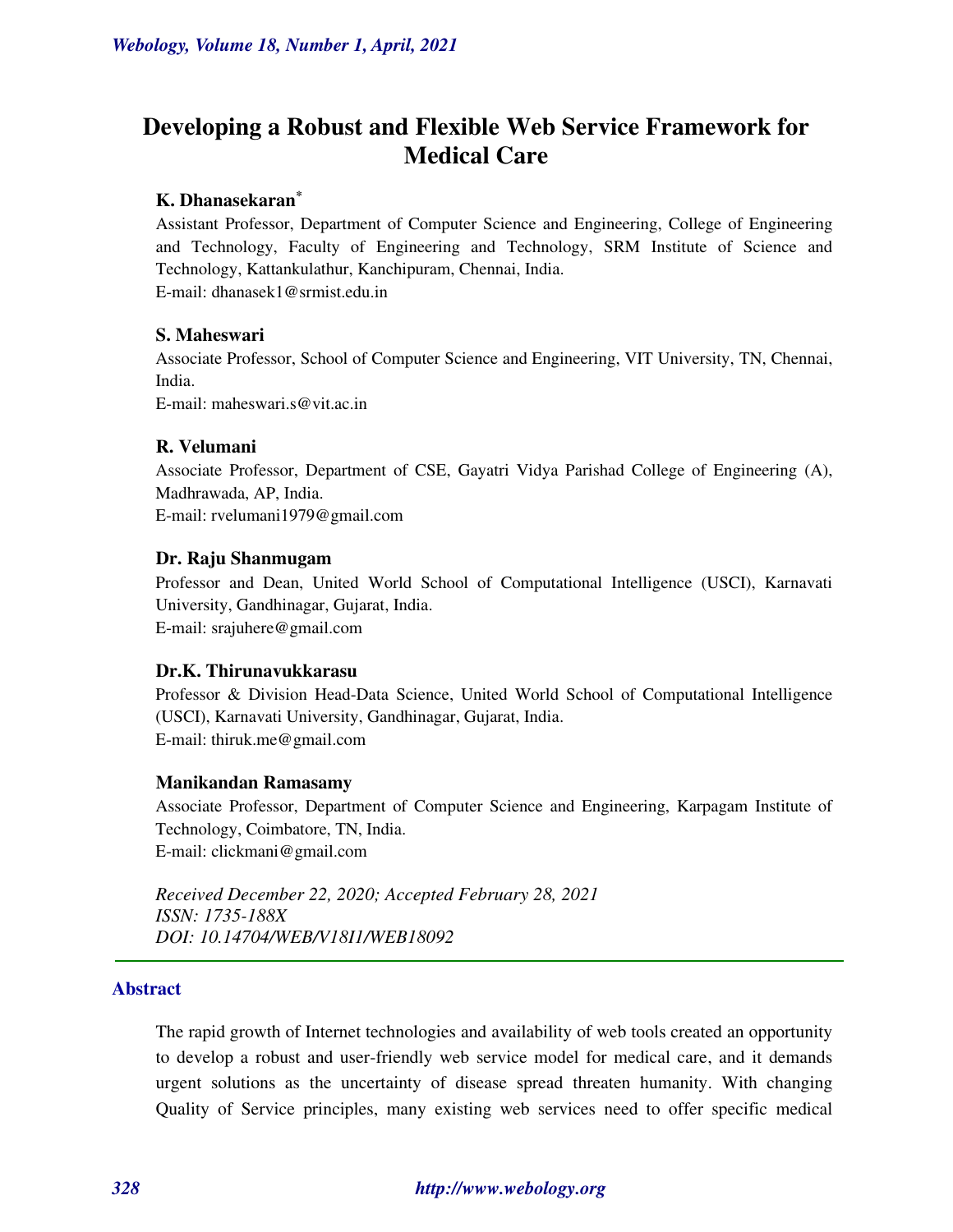services that suit practical needs. The provision of an effective service selection and recommendation features that best meet the user's requirements will be able to improve the quality of web service model. The Quality of Service metrics should be calculated and analyzed before optimizing a recommendation technique. Evaluation therefore forms an important part of the process for designing and implementing recommendation systems. Further, predicting Quality of Service indicators accurately from historical background dataset under complex scenarios and combination of conditions is useful. In this perspective, lots of web service methods are studied, and this paper presents our comprehensive analysis mainly focusing on the development of better web service based framework for medical applications.

### **Keywords**

Web Service, Quality of Service, Medical Application, Genetic Programming, Collaborative Filtering, Recurrent Neural Network.

#### **Introduction**

A case study on healthcare information system addressed interoperability issue using web services (Zhang & Xu, 2006). Nowadays many health care organizations are trying to integrate different systems' functions for better information sharing. The web service system faces challenges in managing huge amounts of patient records, and handling redundant data. Also improving the data security and data sharing is another major concern in healthcare systems. Web service provides a way of dealing with interoperability issue. In web-based medical systems, well defined workflows are being implemented, so, integration is not so easier. Investigation of existing web service protocols to develop web service based technique has been conducted (Rainer & Schahram, 2005).

Some ways of improving health maintenance service using XML a web service has been recently studied (Rajan & Priyanka, 2012). Web-Service systems allow users to browse and compose services quickly. A service-oriented system permits every service provides to provide services, multiple services may provide identical or similar features (Chen et al., 2011).

Authors (Rangarajan et al., 2020) presented the suggested Web-Service selection strategy using metrics for the source code. Code complexity, functionality metrics have been trained for the validation to make the efficient Web-Service selection. QoS attribute of reliability sets the quality criteria for Web-Service selection, Web-Service discovery, and Web-Service invocation.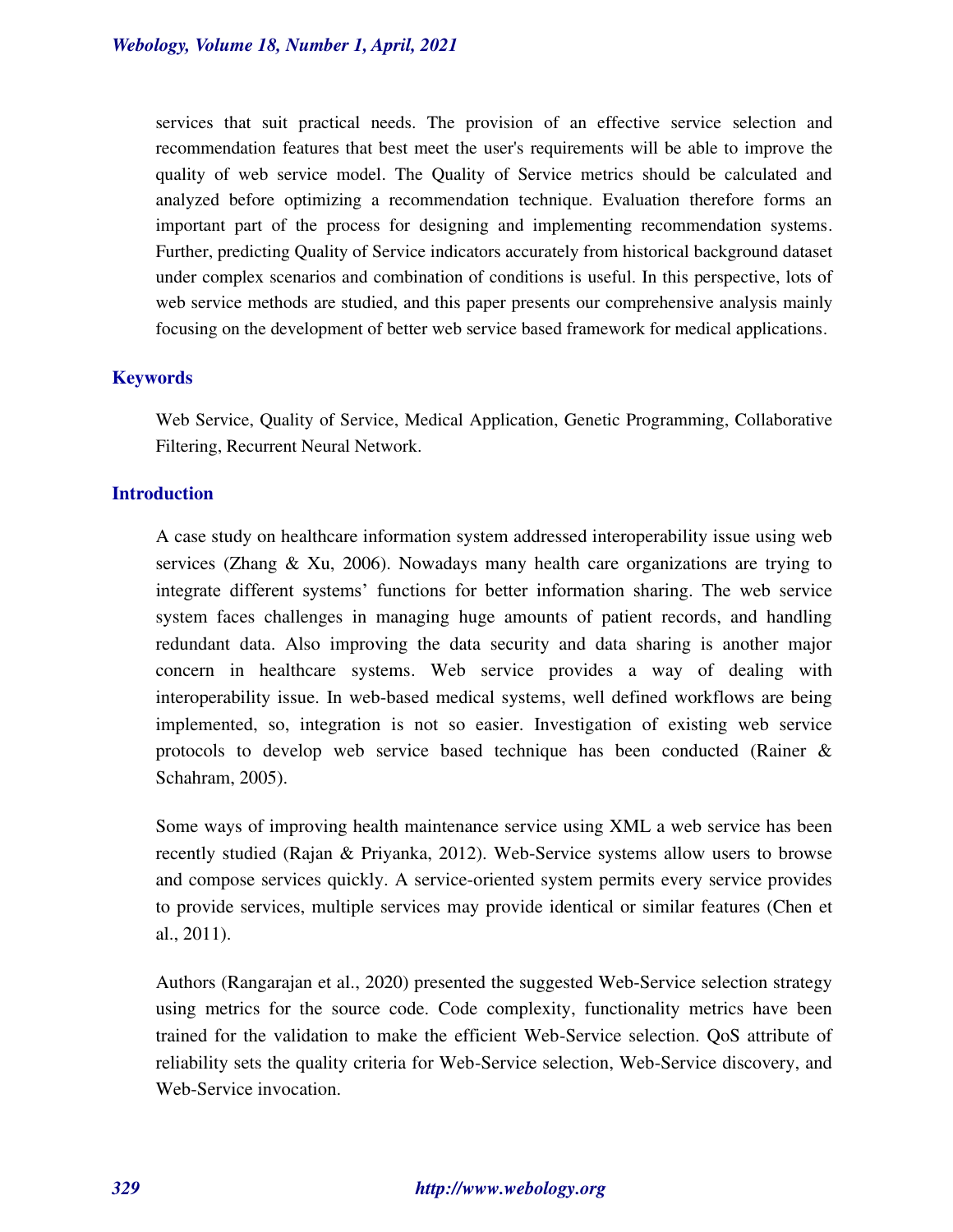Service quality is the key to the selection and evaluation of services (Zeng et al. 2004; Yu et al.2007; Zhang et al. 2007), which aims to differentiate between various functionally similar services. In particular, QoS defines a collection of properties that describe user characteristics for a particular Web-service, which includes throughput, reputation, response time, etc. The QoS forecasting is important for useful recommendations on customized service (Zheng et al., 2009). Since the end-users are from geographical areas, the values of the QoS are highly dependent on network settings and geographical areas. Also for the same device, the different users will have very different QoS requirements; the quality of service determined by one user cannot be used similarly by another. Therefore, QoS prediction has become a tedious task (Chen et al., 2013).

Collaborative Filtering (CF) is commonly used to estimate the QoS values of all user providers for a recommendation for customized Web-Service (Shao et al. 2007; Zheng et al. 2009; Rong et al. 2009; Chen et al. 2013). In a complex Internet-environment, the values of QoS typically change over time (Zheng et al., 2012), and the service status, such as customer numbers, and network conditions, also changes over time (Zhang et al., 2011). Therefore, web resources having maximal QoS values do adjust over time.

A recent work of Authors (Chen et al., 2017) dealt with QoS as a nonfunctional property with significant factors. Authors (Xu, et al., 2017) discussed QoS attribute values maintained in different structural formats. Authors (Zheng et al., 2013) proposed—two Web-Services' personalized reliability prediction methods, which include model-based approach, and a neighborhood-based approach. The neighborhood approach uses the previous fault information from the same neighbors, such as users or utilities of the service, to forecast Web-Service reliability. For another way, the model driven methodology applies a factor model which is based on existing web-service failure data which makes reliability forecasts using this factor model to continue.

Based on the QoS values, service is used by the user. Service discovery involves finding an efficient Web-Service based on feedback given by the user. Functional and nonfunctional properties can measure quality. Possible characteristic deals with the conceptual framework of the service. The suitable nonfunctional properties of Webservices can be measured based on the service level agreement. The following major problems shown in Table 1 are caused by the existing systems: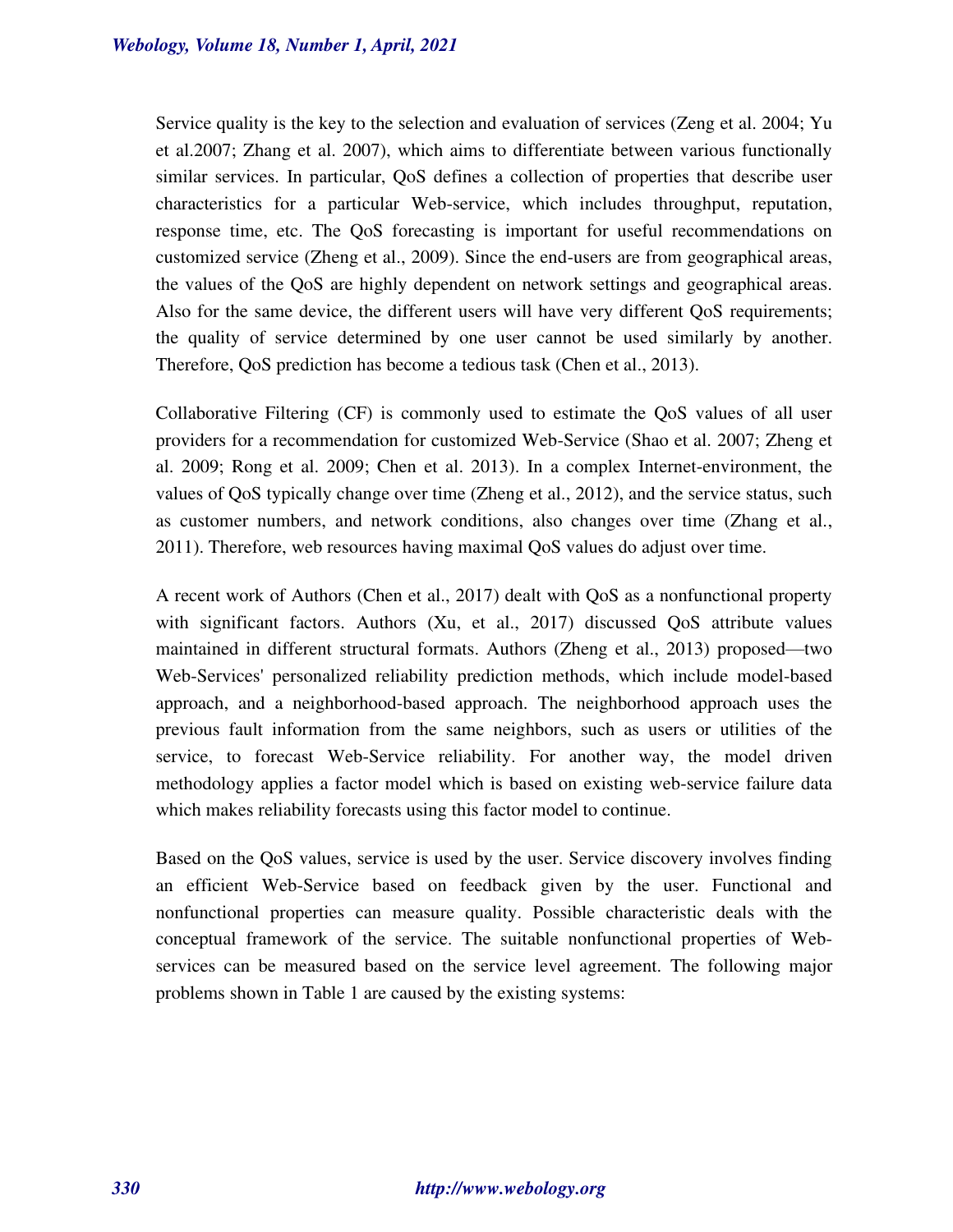| S. No. | Major problems in the existing systems                                                                  |
|--------|---------------------------------------------------------------------------------------------------------|
|        | The patient records from different database systems cannot be.<br>easily exchanged by applications.     |
|        | The reusability is very hard because of the incompatible operating<br>systems or programming languages. |
| 3.     | The components may have different meanings depending on the<br>context.                                 |

# **Table 1 Major problem in the exiting healthcare applications**

 Proposed web service framework aims to modernize the healthcare services by involving the following key aspects shown in Table 2:

| S. No. | <b>Key focus</b>                                                                                                                                                  |
|--------|-------------------------------------------------------------------------------------------------------------------------------------------------------------------|
|        | The predicted QoS value via decomposition of the global and local tensor is<br>combined as missing QoS values.                                                    |
|        | The Collaborative filtering recommends the top-k objects by collating<br>neighborhood's preferences, aiming to create a list of interesting things, for<br>users. |
| 3.     | The nearest neighboring flow graph will help to establish the QoS values<br>missed, in a specific order, to tweak the accuracy of the final prediction.           |
|        | Deep learning is used for greater precision.                                                                                                                      |

# **Table 2 Key focuses for a robust and flexible web services**

# **Related Work**

Web-Services play a very important role in enhancing the quality of medical services. Web-Service selection (Yu et al., 2007), service composition (Ardagna & Pernici, 2007), service recommendation (Fan. et al., 2015), service reliability prediction (Zheng & Lyu, 2010) are the essential areas in the perspective of research. Building a useful serviceoriented application needs a vital technique as a service recommendation to identify the recommended services, which satisfy the functional requirement and the QoS constraints. In the real-world, during service invocation, there are many missing values of QoS parameters. Hence QoS forecast has become a needed step to make the decision based on recommendation.

Authors (Peng,et al., 2018) discussed that cloud computing performance primarily depends on the standard of Web-Services offered in cellular networks with restricted storage and computing capacity, like mobile phones. User preferences play an important role in recommending a service. The download is an additional ranking factor which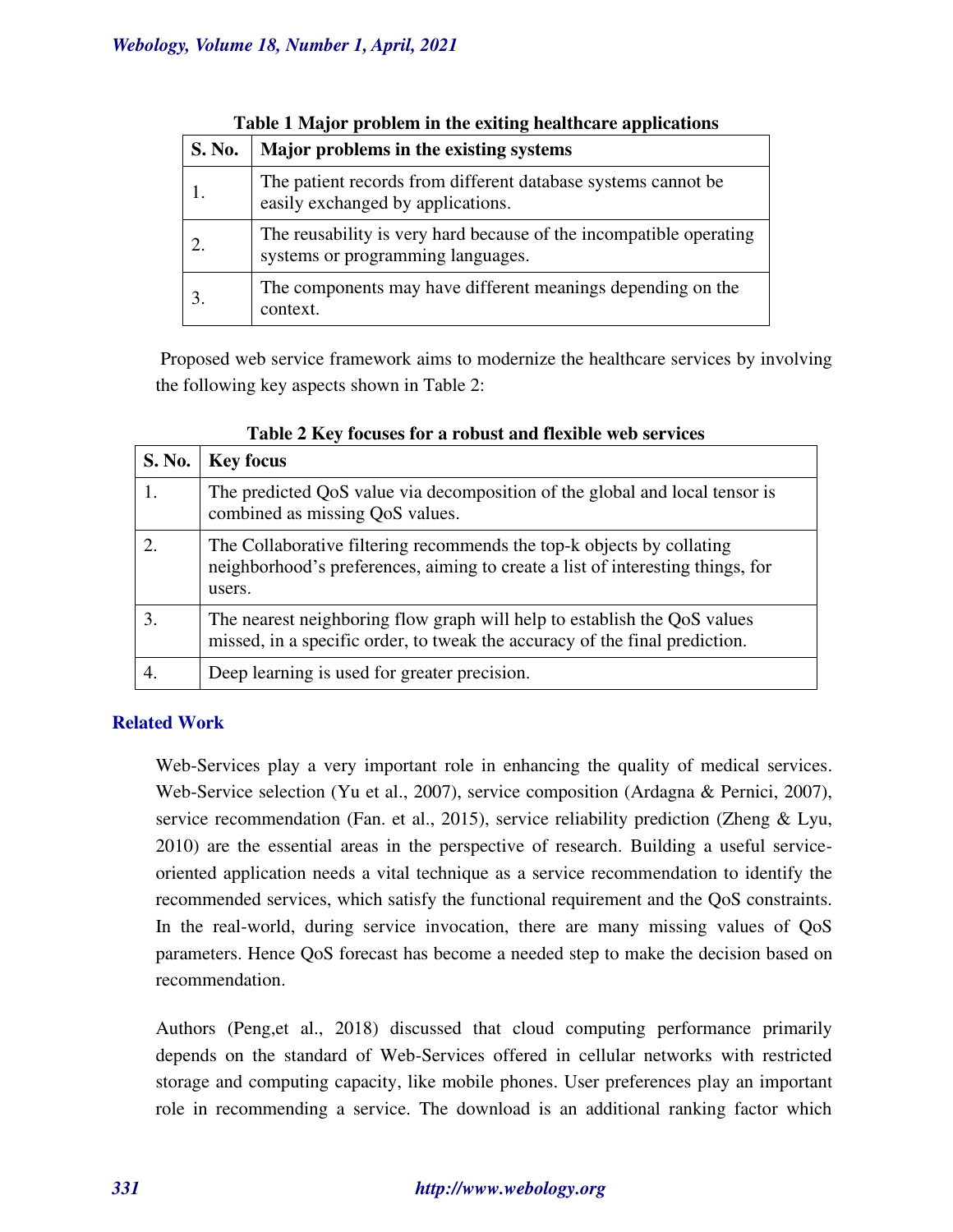recommends a service for end-users. Authors (Cai et al., 2019) proposed a custom QoS prediction method, for Web-Services here called as chain based factorization of matrix (BMF) blocks. For homomorphic hash, the user verification method has been established and also applying the Byzantine agreement has been considered in order to deal with the unreliable users. After matrix factorization, authors tested the BMF method on real-world Web-Services datasets. Authors (She et al., 2019), on the basis of the computational intelligence model, used the QoS conscious service composition technique for the active service prediction. This is a description of a transitional ambiguity between the qualitative term and its quantitative representation. In the work by authors (Wang et al., 2011), QoS model addressed primarily concerns related to QoS attributes, for composite services, and component services, these refers to the non-functional characteristics and typically specifies a collection of parameters, such as availability, cost, response-time, reliability, response status, etc. This QoS model will be useful in planning the composition of the service while supplementing services and the information needed generally specified in service level agreements.

Authors (Fanjiang et al., 2016) applied search based approach to forecast the QoS attributes using genetic programming. The real world QoS dataset trained in the initial phase to feed as an input for forecasting the QoS values. The trained dataset used for the evolution and prediction process to generate the measurable value. Metrics of mean square error mean average square error applied to find the accuracy of the model. It can be compared with the other models to get the best out of the current models. A time-aware recommendation (Wang et al., 2011) has been proposed for Web-Service using both spatial and temporal approaches. They gave a new, secular QoS predictive approach, to time-conscious Web-Service recommendation. Authors formulated the temporal QoS prediction as a generic regression problem, in which the residuals of the QoS prediction are based on a zero-mean Laplace prior-distribution assumption. End-user and device geolocations are employed to efficiently recover the most related QoS sequence. While promising performance has been achieved, some limitations have been addressed. At present position, that method allows you to retrieve certain QoS values that cannot be applied, to predict future temporal-QoS-values. They also suggested studying the hierarchical indexing to improve the performance of prediction of spatial-temporal QoS.

For Web-Service recommendations, (Wang et al., 2014) these authors suggested a new credibility assessment method. Using a cumulative sum control map, they detect malicious feedback ratings, and then the influence of subjective user preferences analyzed, using the Pearson Correlation-Coefficient. In addition, to measure malicious feedback scores, they suggest a malicious feedback rating protection method using Bloom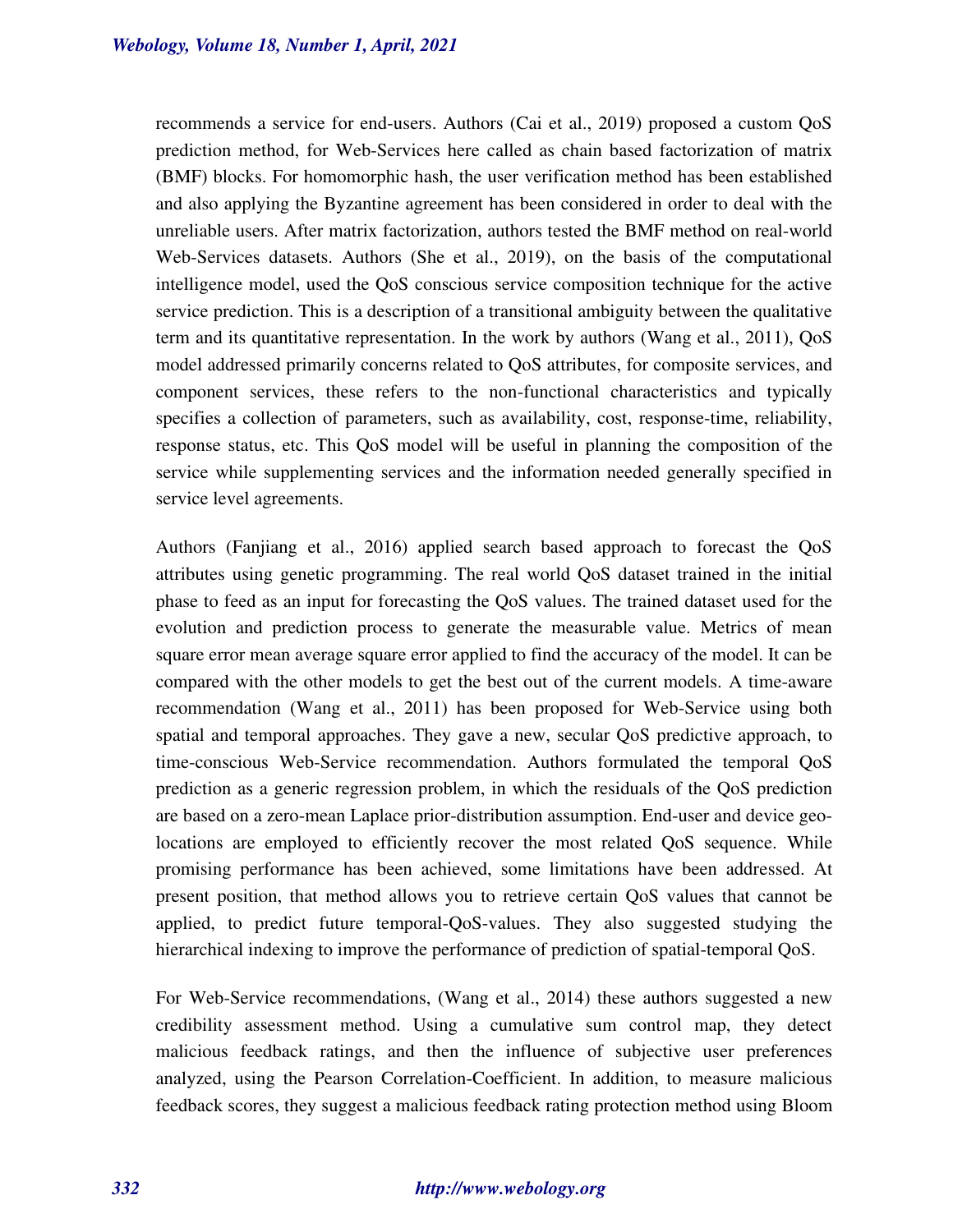filtering, which can enhance the accuracy of recommendations. To use a specific collection of input rating, data of 15 million records used for invocation of Web-Services, the experiment results showed that their calculation methodology will minimize the variance in the calculation of credibility and improve the Web-Service recommendation's performance ratio.

Investigation of the technique for the selection of an efficient Web-Service has been conducted by (Upadhyaya et al., 2015) based on the quality of experience of the users. In the absence of QoS attributes, the features of Quality of Experience (QoE) used for the service selection. QoS is one of the measurement techniques that assist the process of service selection for users. Client feedbacks or reviews of used services collected from the different service providers like Amazon, eBay. The collected reviews kept in a separate database. The HTML structured document converted to a DOM structure. The translated text does the processing of semantic techniques for filtering the attributes as like feature as opinion. It calculates the characteristics of cost, synchronization, upload speed, file sharing, and mobile access. Usually, QoS considers the elements of response time, availability, price, security, and reliability. Despite the fact that the response time has been found, there is no capturing of specific Web-Service status to be considered. In general, there has been no analysis carried out on using Web-Services states for learning user diagnostics.

### **Methods of QoS Prediction**

# **Recommendation for Customized Web-Service Focused on Decomposition of Hierarchical Tensor and QoS Prediction**

QoS defines resources such as the response time, performance, and reliability as a nonfunctional attribute (Cheng et al., 2019). This is a crucial metric for calculating Web-Service efficiency. The prediction accuracy of the QoS rating, however, greatly impacts the results of the recommendations. Improving accuracy of prediction with respect to quality of service is a major concern. This study proposed Web-Service recommendation approach, mainly focused on the decomposition of hierarchical tensor and QoS prediction. The clustering of location and the decomposition of the hierarchical tensor values imported using QoS Hierarchical Topic Detection (HTD). First, QoS HTD clusters users and user – service – time services into multiple local groups based on their global triadic tensors, local models and their location. The decomposition of the hierarchical tensor operates on triadic tensors, locally and globally. Finally, the predicted QoS value via decomposition of the global and local tensor is combined as missing QoS values. A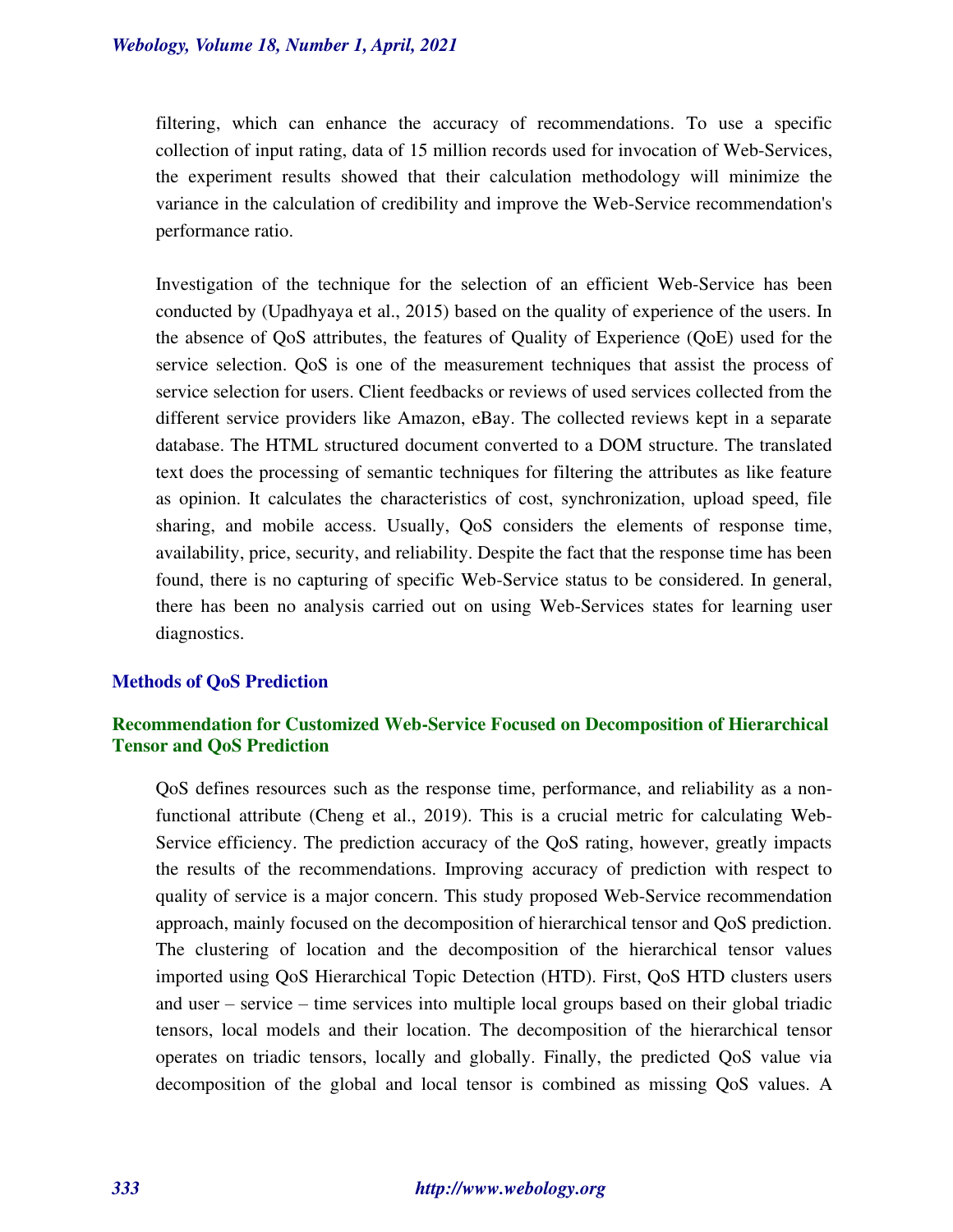detailed experiment shows that this approach achieves high predictive accuracy and recommends Web-Service efficiency, and can resolve data sparsity in part.

#### **Collaborative Filtering**

 **(**Ma et al., 2018)

Collaborative filtering is a popular way in various ways of research in Web-Service recommendation. Guidelines are based on three simple methods: hybrid approach, content-driven filtering and collaborative filtering (CF). The CF recommendation targets neighborhood's preferences, aims to creating a list of interesting things, for active users. Content-based filtering enhances recommendation using a collection of discrete features, such as styles, producers, and movie actors. These two methods are also merged to build (Wang et al., 2011, Wang et al., 2014) hybrid recommender systems. In general, a CF recommender device operates in three stages. First, it measures the similarities between the active users and others. Second, it chooses the nearest active users based on the strength of correlations gathered from the initial phase. Thirdly, it suggests a list of top-k objects, through collating of the preferences of the nearest-neighbor. In general, collaborative filtering can be divided into a network-based and model-based approach. Matrix Factorization is an essential technique of model based approach in collaborative filtering. It takes the user-level data and the service level data to form the user service matrix. The user service matrix helps to predict the interest of the similar user. Collaborative filtering algorithm also requires active involvement by users, and also a simple way of representing the interests of users and algorithms that suit people with similar interest.

| <b>Services\User</b> | <b>S1 Newspaper</b><br>reading | <b>S2 Reading</b><br>books | <b>S3 Playing</b><br><b>Games</b> | <b>S4 Watching</b><br>movies |
|----------------------|--------------------------------|----------------------------|-----------------------------------|------------------------------|
| User 1               | Yes                            | Yes                        | N <sub>o</sub>                    | N <sub>o</sub>               |
| User 2               | No                             | Yes                        | N <sub>o</sub>                    | Yes                          |
| User 3               | No                             | N <sub>o</sub>             | Yes                               | Yes                          |
| User 4               | Yes                            | Yes                        | N <sub>o</sub>                    | N <sub>o</sub>               |

**Table 3 User - Service Matrix** 

Inferences of Table 3: finding User 1 and User 2 are the similar users. It predicts the type of the user by accessing the services from services of S1, S2, S3 and S4.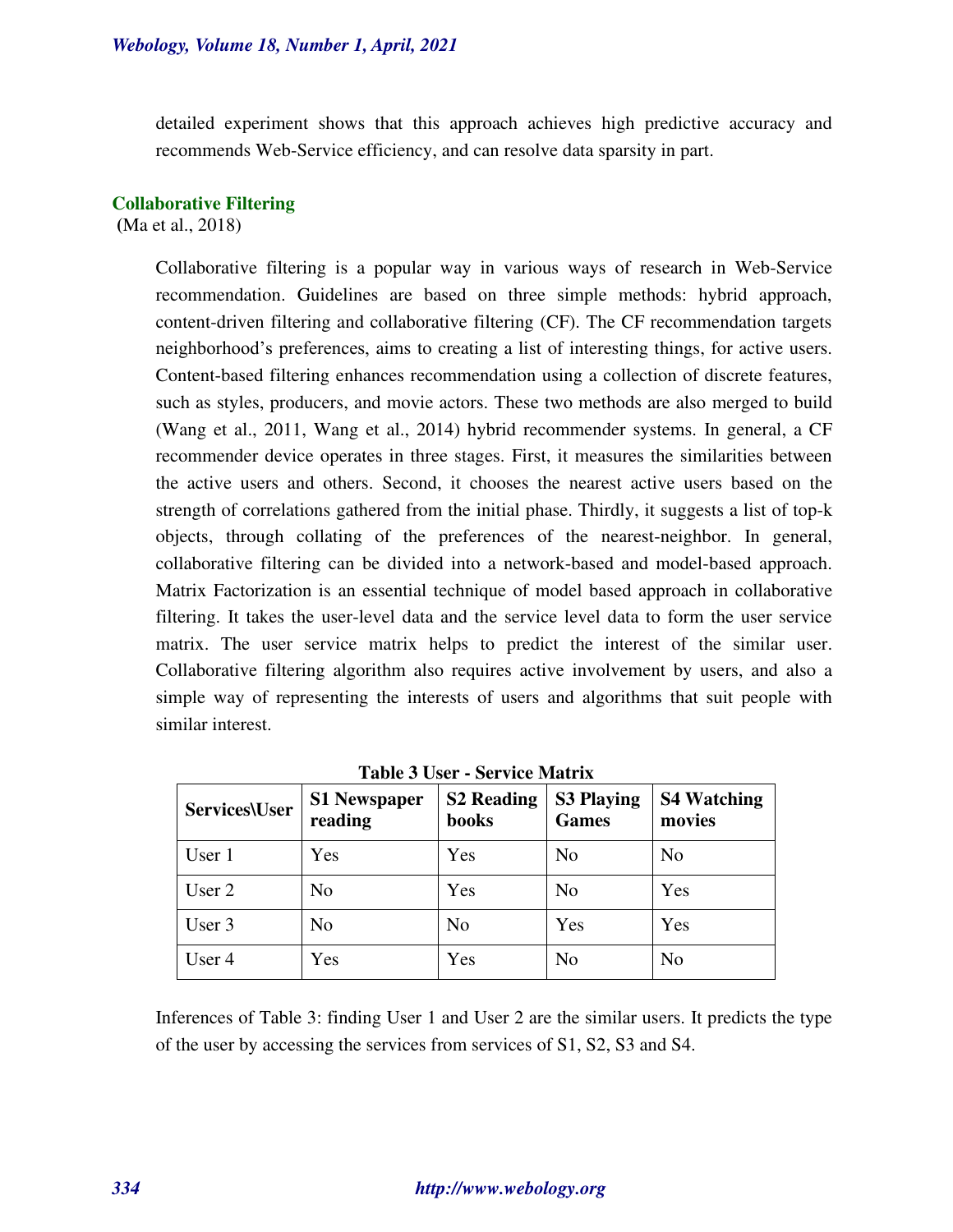**Network and Location-Aware Medical Service Model based on Nearest Neighbor Selection (NNS) and RNN** 



**Fig. 1 Network and location-aware Web Service model** 

### **Nearest Graph QoS Prediction**

**(**Fu et al., 2018)

This methodology outlines secure service status, and observable QoS values. The Nearest Graph algorithm has been designed to identify balanced or unbalanced candidates. The popularity is determined using the nearest neighboring flow graph, and it helps to establish the QoS values missed, in a specific order, to tweak the accuracy of the final prediction. This algorithm primarily assists users of mobile devices in the cloud world in fog. Stability and popularity are the primary criteria used with the Nearest Graph Algorithm for QoS prediction. The user set diagram describes user name, user weight, and user edge. The Service Set Graph represents a service name, service weight, and service edge.

# **Recurrent Neural Network based Approach of QoS Prediction for Service Recommendation**

(Olah, 2015; Chen et al., 2019; Britz, 2019)

The variance between the times, the request is received by the server and the time the user receives the response is the answer time. The following factors may be affected: network congestion, request queue, network bandwidth, and change in request arrival rate, disk geometry data, and irregular use and flow patterns, cache. Most Web-Services response time may be too long to accept, developers need to be able to identify those conditions. Faster service is more appealing, attractive and can increase customer satisfaction. Most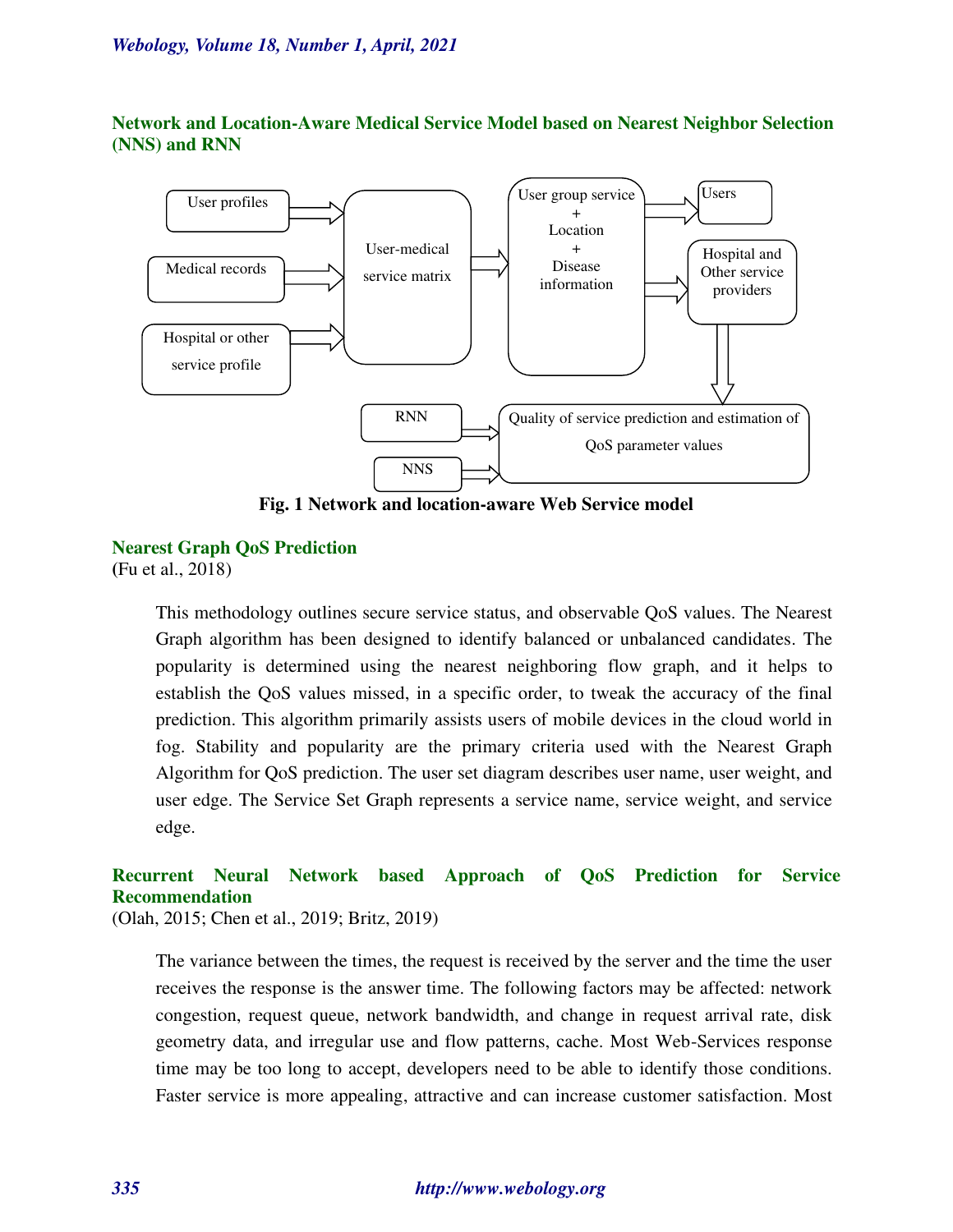methods used the same WSDREAM dataset to validate the models using throughput and response time values. Some of the writers sought to compare their methods with the current approaches. Deep learning methodologies allow the algorithm to code for greater precision with correct inputs.

### **Results and Discussion**

Our research question is how to suggest to end-users an effective health care services using web service? Measurement Metrics are used for Web-Service estimation. Some example metrics are root mean square error (RMSE), recall, mean absolute error (MAE). These are some common evaluation indices that test the validity of the attribute's QoS Prediction. The RMSE function squares any absolute error to find out the goodness of fit. The indices RMSE and MAE are used to determine the reliability of the predicted QoS value. A metric accuracy tests how well ratings for individual products are predicted by a recommender method. The Table 4 illustrates the main approaches for filtering relevant healthcare needs (Brusilovsky, 2007). Numerous parameters were used to evaluate the model while designing and implementing recommender schemes. Recommendation accuracy measurements fall into three categories: predictive accuracy measurements, accuracy level measurements, and classification accuracy measurements.

| <b>Table + Approacties for filtering</b> |                 |                |                      |                 |  |  |
|------------------------------------------|-----------------|----------------|----------------------|-----------------|--|--|
| <b>Filtering</b>                         | Knowledge-      | <b>Content</b> | <b>Collaborative</b> | <b>Location</b> |  |  |
| method/                                  | based filtering | filtering      | filtering            | <b>based</b>    |  |  |
| Knowledge                                |                 |                |                      | filtering       |  |  |
| sources                                  |                 |                |                      |                 |  |  |
| Domain                                   | X               |                |                      |                 |  |  |
| knowledge                                |                 |                |                      |                 |  |  |
| User's need                              | X               |                |                      |                 |  |  |
| User's                                   |                 | X              | X                    |                 |  |  |
| ratings                                  |                 |                |                      |                 |  |  |
| User's                                   |                 |                |                      | X               |  |  |
| location                                 |                 |                |                      |                 |  |  |

**Table 4 Approaches for filtering** 

In several cases (Herlocker et al., 2004; Del et al., 2008; Gunawardana & Shani., 2009), to check recommender schemes, Root Mean Square Error (RMSE), Mean Squared Error (MSE) and Normalized Mean Absolute Error (NMAE) were used. Classification accuracy category includes ROC (Receiver Operating Characteristic), F1 metric, precision, nDCG (Normalized Discounted Cumulative Gain), recall and other associated metrics. These measures are derived from work on information retrieval, which calculate the fraction of prediction. In this evaluation, suggestion extraction can check which search results are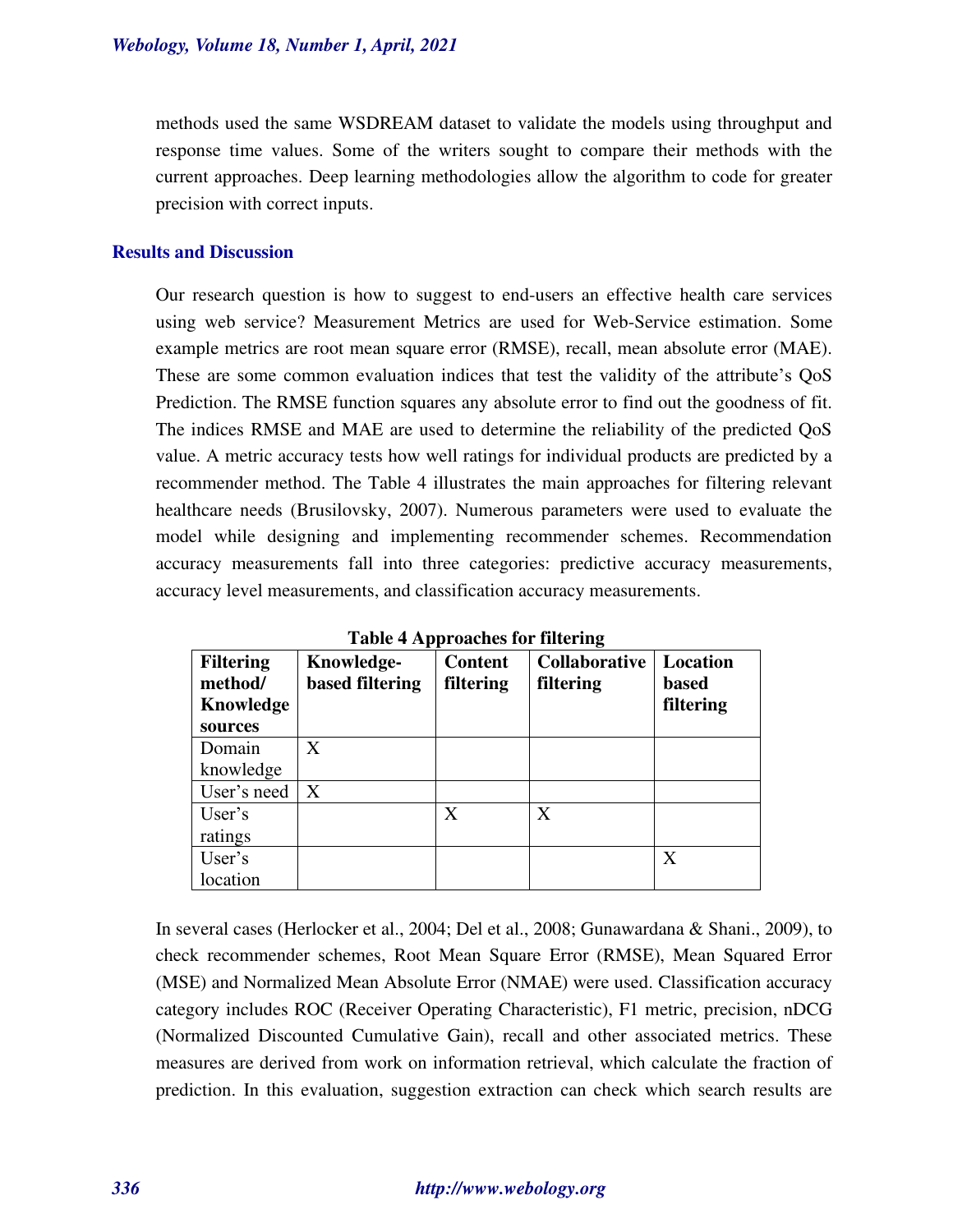successful or not (Del Olmo & Gaudioso, 2008; Wang. et al., 2013). The Table 5 presents some interesting results observed from the density range 0 to 30%.

| <b>Metrics\Algorithm</b>       |                 | <b>MAE</b> | <b>RMSE</b> |
|--------------------------------|-----------------|------------|-------------|
| <b>QoSHTD</b>                  | Response time/s | 0.467      | 0.987       |
|                                | Throughput      | 18.345     | 52.32       |
| <b>NN Graph method</b>         | Response time/s | 0.472      | 1.124       |
|                                | Throughput      | 24.326     | 63.543      |
| <b>Collaborative filtering</b> | Response time   |            | 1.3         |

**Table 5 Result analysis** 

Rank accuracy metrics are different from predictive, and classification accuracy metrics, which can be used to calculate the consistency of the product requirements. Rather they concentrate on the price of the suggested products being ordered. The Pearson productmoment correlation coefficient, NDPM (Normalized Distance-based Quality Measure), half-life utility metrics are some commonly used rank accuracy metrics. If the users benefit from the services and reuse the services, the important factors can be analyzed rather than checking whether a recommender program is effective or not.

### **Conclusion**

This paper presented various web service methods, and recommendation techniques that uses collaborative filtering, Network location aware selection, Nearest graph QoS prediction, personalized Web-Service selection, Recurrent neural network, and analyzed how to make QoS prediction for an efficient health care service system. Among all the existing web service based methods, it was observed that the RNN based model gives better accuracy than the machine learning models. The QoS metrics have been considered as a key metrics for measurement and evaluation. Any medical dataset can be applied to automatically learn from patient records. Deep learning based Web service model built for medical care can bring the best quality of service than the available models. Our detailed analysis presented with many recommendation aspects.

### **References**

- Ardagna, D., & Pernici, B. (2007). Adaptive service composition in flexible processes. *IEEE Transactions on software engineering*, *33*(6), 369-384.
- Bobadilla, J., Ortega, F., Hernando, A., & Gutiérrez, A. (2013). Recommender systems survey. *Knowledge-based systems*, *46*, 109-132.
- Britz, D. (2019). Recurrent neural networks tutorial part 1–introduction. www.wildml.com.
- Brusilovsky, P., Kobsa, A., & Nejdl, W. (2007). *The adaptive Web methods and strategies of Web personalization. Springer*, 377-408.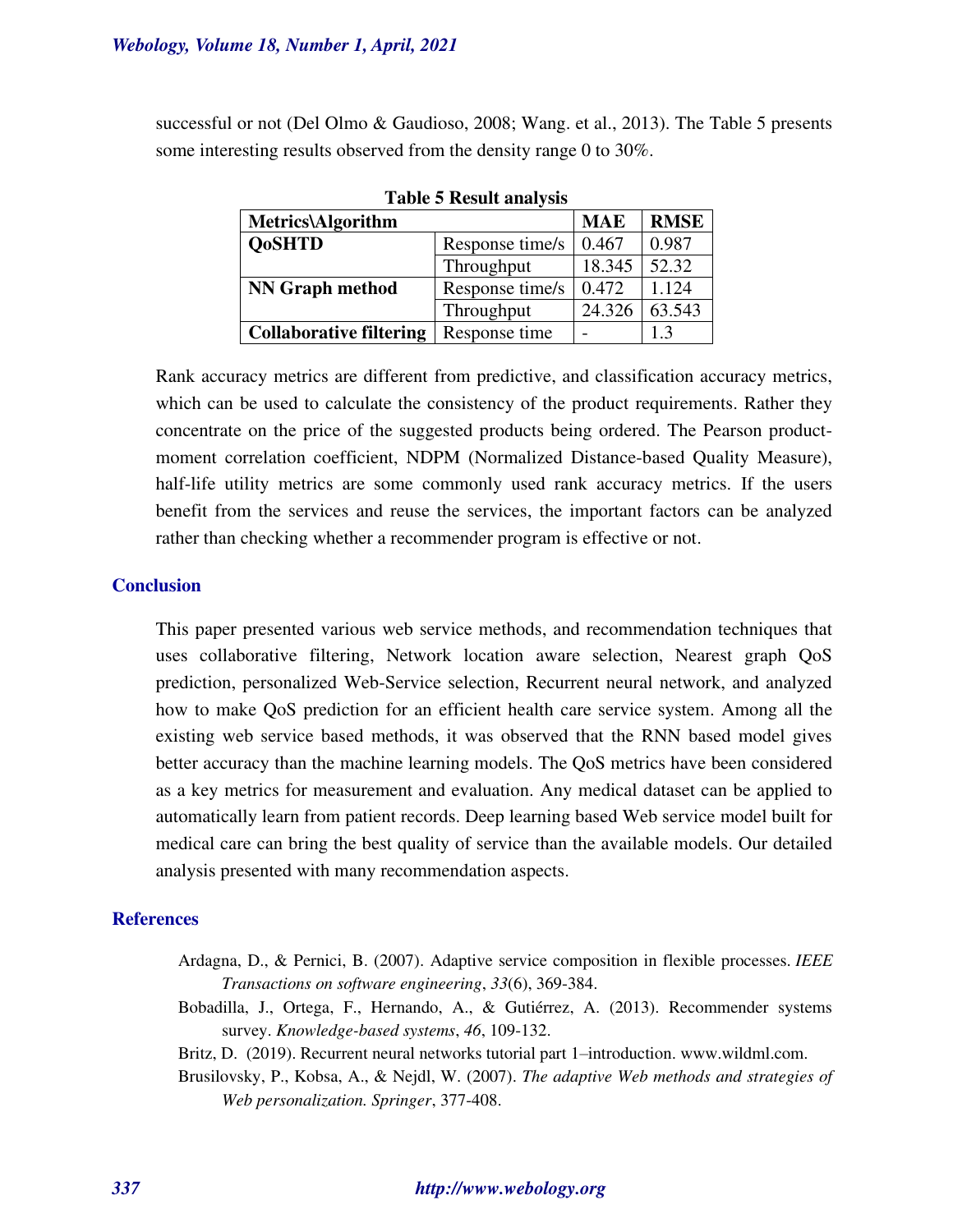- Chen, X., Zheng, Z., Liu, X., Huang, Z., & Sun, H. (2011). Personalized qos-aware web service recommendation and visualization. *IEEE Transactions on Services Computing*, *6*(1), 35-47.
- Cheng, T., Wen, J., Xiong, Q., Zeng, J., Zhou, W., & Cai, X. (2019). Personalized Web service recommendation based on QoS prediction and hierarchical tensor decomposition. *IEEE Access*, *7*, 62221-62230.
- Chen, Z., Shen, L., Li, F., & You, D. (2017). Your neighbors alleviate cold-start: On geographical neighborhood influence to collaborative web service QoS prediction. *Knowledge-Based Systems*, *138*, 188-201.
- Cai, W., Du, X., & Xu, J. (2019). A personalized QoS prediction method for web services via blockchain-based matrix factorization. *Sensors*, *19*(12), 2749.
- Chen, D., Gao, M., Liu, A., Chen, M., Zhang, Z., & Feng, Y. (2019). A Recurrent Neural Network based Approach for Web Service QoS Prediction. *In 2nd IEEE International Conference on Artificial Intelligence and Big Data (ICAIBD),* 350-357.
- Chen, X., Zheng, Z., Liu, X., Huang, Z., & Sun, H. (2011). Personalized qos-aware web service recommendation and visualization. *IEEE Transactions on Services Computing*, *6*(1), 35-47.
- Del Olmo, F.H., & Gaudioso, E. (2008). Evaluation of recommender systems: A new approach. *Expert Systems with Applications*, *35*(3), 790-804.
- Fan, X., Hu, Y., Zhang, R., Chen, W., & Brézillon, P. (2015). Modeling temporal effectiveness for context-aware web services recommendation. *In IEEE International Conference on Web Services*, 225-232.
- Fu, Y., Ding, D., & Ahmed, S. (2018). Using Nearest Graph QoS Prediction Method for Service Recommendation in the Cloud. *Wireless Communications and Mobile Computing*, *2018*.
- Fanjiang, Y.Y., Syu, Y., & Kuo, J.Y. (2016). Search based approach to forecasting QoS attributes of web services using genetic programming. *Information and Software Technology*, *80*, 158-174.
- Gunawardana A, Shani G. (2009). A survey of accuracy evaluation metrics of recommendation tasks, *Journal of Machine Learning Research*, *10*(12), 2935-2962.
- Herlocker, J.L., Konstan, J.A., Terveen, L. G., & Riedl, J.T. (2004). Evaluating collaborative filtering recommender systems. *ACM Transactions on Information Systems (TOIS)*, *22*(1), 5-53.
- Jannach, D., Zanker, M., Felfernig, A., & Friedrich, G. (2010). *Recommender systems: an introduction*. Cambridge University Press.
- Ma,W, Shan, R., & Qi, M. (2018) General collaborative filtering for Web-Service QoS prediction. *Mathematical Problems in Engineering*.
- Olah, C. (2015). Understanding LSTM networks. colah.github.io/posts/2015-08- Understanding-LSTMs/.
- Peng, M., Zeng, G., Sun, Z., Huang, J., Wang, H., & Tian, G. (2018). Personalized app recommendation based on app permissions. *World Wide Web*, *21*(1), 89-104.
- Anzböck, R., & Dustdar, S. (2005). Modeling and implementing medical Web services. *Data & Knowledge Engineering*, *55*(2), 203-236.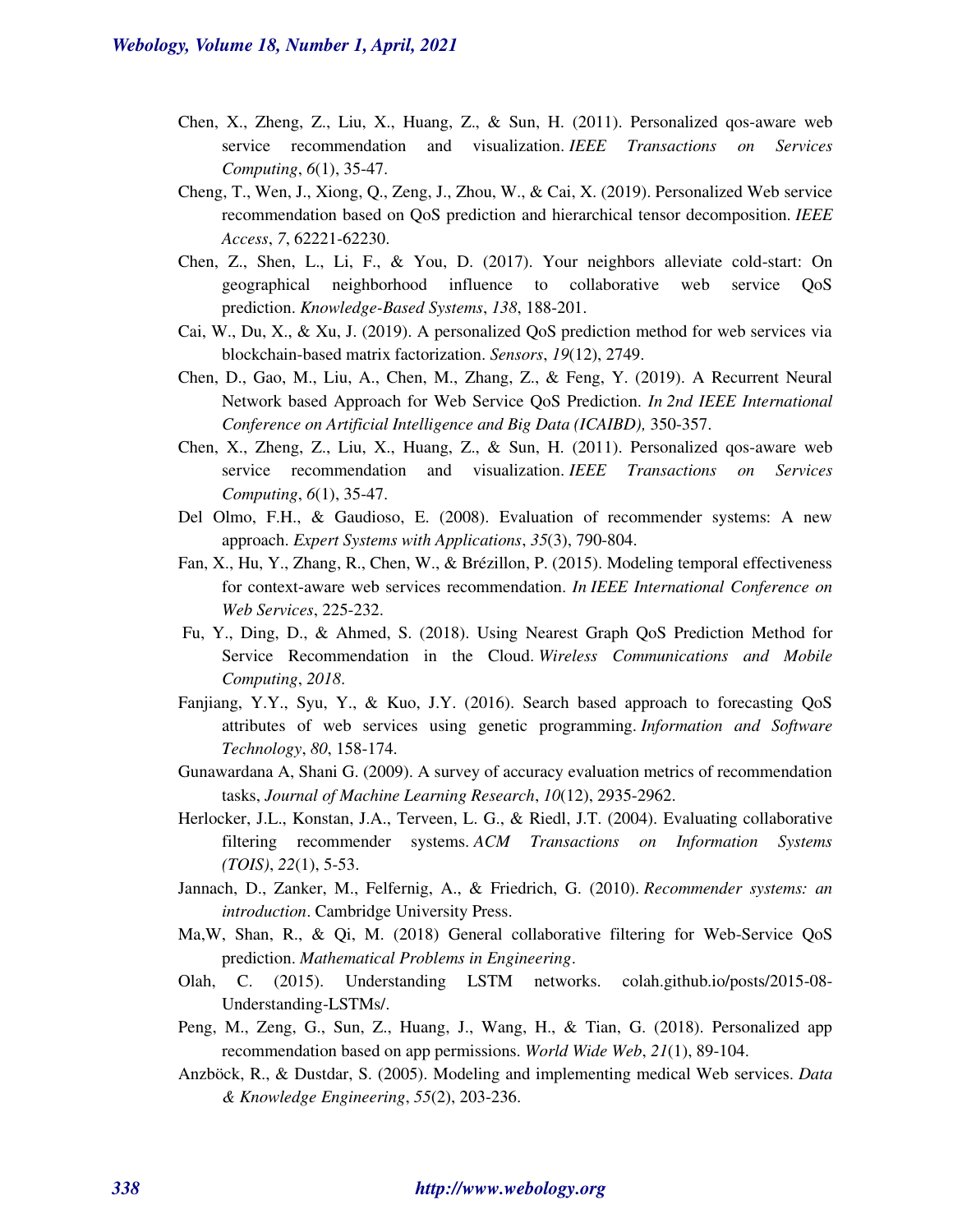- Rajan, D., & Priyanka, T. (2012). Healthcare web services by e-Governance. *International Journal of Computer Applications Technology and Research*, *1*(3), 64-69.
- Rangarajan, S., Liu, H., & Wang, H. (2020). Web service QoS prediction using improved software source code metrics. *Plos one*, *15*(1), e0226867.
- Rong, W., Liu, K., & Liang, L. (2009). Personalized web service ranking via user group combining association rule. *In IEEE international conference on web services*, 445-452.
- She, Q., Wei, X., Nie, G., & Chen, D. (2019). QoS-aware cloud service composition: A systematic mapping study from the perspective of computational intelligence. *Expert Systems with Applications*, *138*, 112804.
- Shao, L., Zhang, J., Wei, Y., Zhao, J., Xie, B., & Mei, H. (2007). Personalized qos prediction forweb services via collaborative filtering. *In IEEE international conference on web services (icws 2007)*, 439-446.
- Upadhyaya, B., Zou, Y., Keivanloo, I., & Ng, J. (2015). Quality of experience: User's perception about web services. *IEEE Transactions on Services Computing*, *8*(3), 410-421.
- Wang, Y., Wang, L., Li, Y., He, D., & Liu, T.Y. (2013). A Theoretical analysis of NDCG type ranking measures*. In Conference on Learning Theory, PMLR,* 25-54.
- Wang, X., Zhu, J., Zheng, Z., Song, W., Shen, Y., & Lyu, M.R. (2016). A spatial-temporal QoS prediction approach for time-aware web service recommendation. *ACM Transactions on the Web (TWEB)*, *10*(1), 1-25.
- Wang, S., Zheng, Z., Wu, Z., Lyu, M. R., & Yang, F. (2014). Reputation measurement and malicious feedback rating prevention in web service recommendation systems. *IEEE Transactions on Services Computing*, *8*(5), 755-767.
- Wang, S., Zheng, Z., Sun, Q., Zou, H., & Yang, F. (2011). Cloud model for service selection. *In IEEE conference on computer communications workshops (INFOCOM WKSHPS)*, 666-671.
- Xu, J., Zhu, C., & Xie, Q. (2017). An Online Prediction Framework for Dynamic Service-Generated QoS Big Data. *In International Conference on Database Systems for Advanced Applications*, Springer, Cham, 60-74.
- Yin, Y., Aihua, S., Min, G., Yueshen, X., & Shuoping, W. (2016). QoS prediction for Web service recommendation with network location-aware neighbor selection. *International Journal of Software Engineering and Knowledge Engineering*, *26*(04), 611-632.
- Yu, Q., Zheng, Z., & Wang, H. (2013). Trace norm regularized matrix factorization for service recommendation. *In IEEE 20th International Conference on Web Services*, 34-41.
- Yu, T., Zhang, Y., & Lin, K.J. (2007). Efficient algorithms for web services selection with end-to-end qos constraints. *ACM Transactions on the Web (TWEB)*, *1*(1), 6-es.
- Zhang, J.K., & Xu, W. (2006). Web Service-based Healthcare Information System (WSHIS): A case study for system interoperability concern in healthcare field. *In IEEE International Conference on Biomedical and Pharmaceutical Engineering*, 588-594.
- Zheng, Z., & Lyu, M.R. (2013). Personalized reliability prediction of web services. *ACM Transactions on Software Engineering and Methodology (TOSEM)*, *22*(2), 1-25.